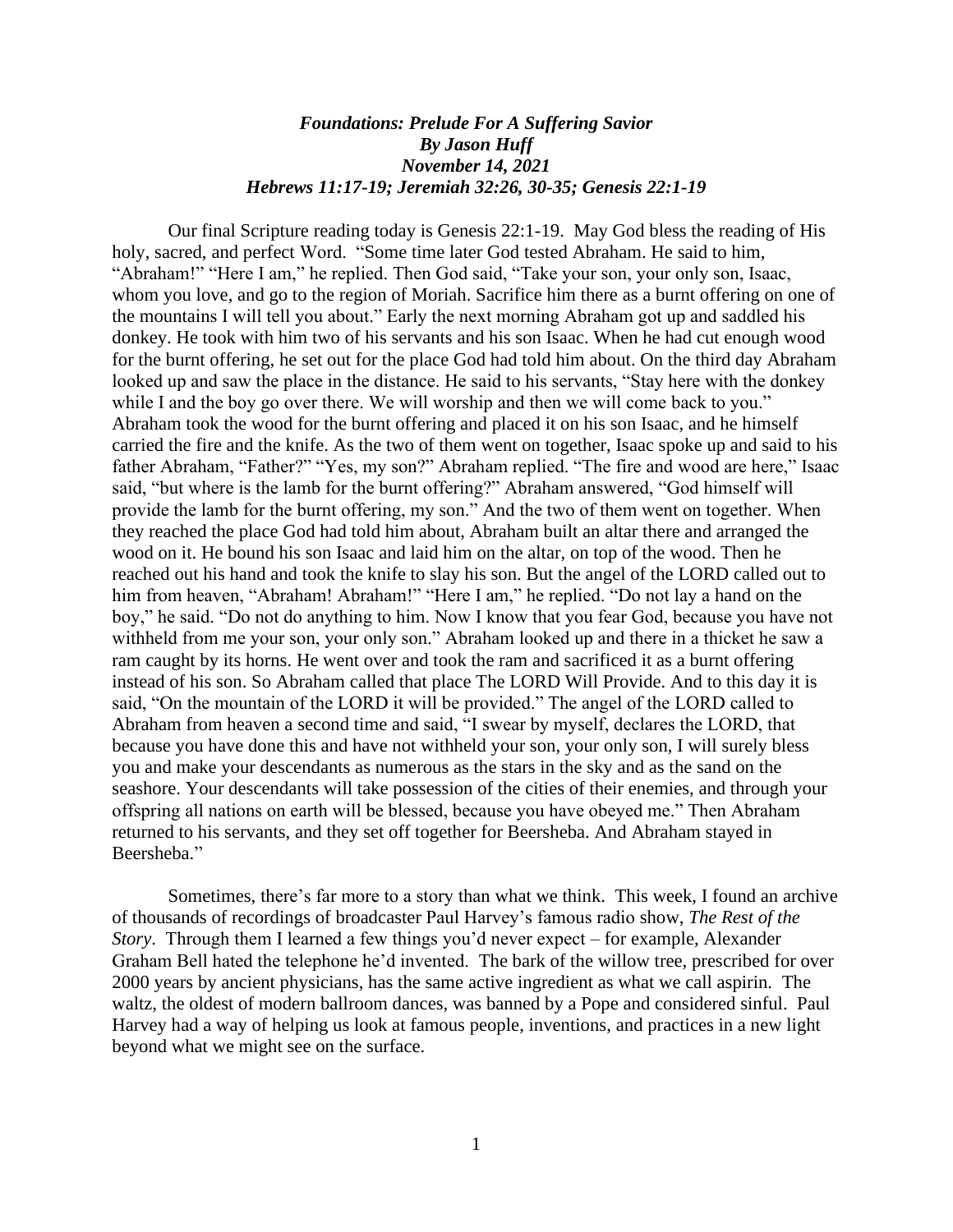That's the kind of outlook we need when we start exploring one of the most famous biblical moments of all time – what has become known as "the binding of Isaac." The way the Bible tells the story rachets up the tension; you can really feel the pathos of the moment. It's brilliantly written and recognized even from a literary standpoint as a high point of the Old Testament's telling of ancient history.

But if we read the story without any additional context – without "the rest of the story," as Paul Harvey would have said – we might make some grave misassumptions about what is going on. This story is taught in Sunday school and was on my old record of Bible stories for children. But it opens up questions about who God is that could break us if we're not careful. Is God actually commanding the killing of a child? Is this the God of love we believe in? We need to answer that question. We also need to look at this story in the light of Jesus – and when we do, all sorts of big-picture ideas should light up in our minds. Because when we understand this story, we will understand Jesus and what He did for us nearly two thousand years later.

Before we even get into the text proper at all, we need to address some cultural issues that are in the deep background. Otherwise, we might make some false assumptions about what God is truly doing here. In the ancient Near East, in the land where Abraham is from, throughout Canaan, even amongst the people groups where Abraham is living at the time of the story, child sacrifice was common. It was the norm.

We might ask why, because to us sacrificing your child to a god is a murderous, disturbing, devilish practice. That's because we live in a society so deeply rooted in Judeo-Christian values we don't even know where those values came from. Throughout Scripture, God absolutely condemns the peoples of the ancient Near East when they make human sacrifices. It's part of the reason that God gives the land of Canaan to Abraham's people – because of the wickedness of the Canaanites. One of our Scriptures today shows God condemning His own people for joining in the practices of their neighbors; it's one of the reasons they were exiled for 70 years in Babylon.

But ancient cultures regularly practiced it. Was there a demonic element in their worship? Yes, absolutely. But for many cultures, it was also a way to get rid of extra mouths to feed. Until recent times, food supply has been a common human concern. Children take an enormous amount of resources, providing little in return, for some time. A couple of children could mean the difference between wealth and starvation. Other cultures viewed children as a curse. In comparison, God taught the Israelites that children were a blessing from Him.

All of this means that we need to look at this story through an ancient lens. As this story was passed down through the generations, as it was read and shared in this part of the world, they wouldn't have blinked twice about God asking Abraham to sacrifice Isaac. That was normal stuff the gods asked of human beings. The shocking twist to them was that God spared Isaac's life. What kind of God stops the hand of Abraham? What kind of God spares the children and calls them blessed? What kind of God accepts an animal He Himself has provided in place of the child? We look at the story and say, "God seems pretty messed up to ask Abraham to sacrifice Isaac." That's because we have always lived with the belief that God does not want this sort of thing ever to happen. But it's through this incident that we learn that to be true.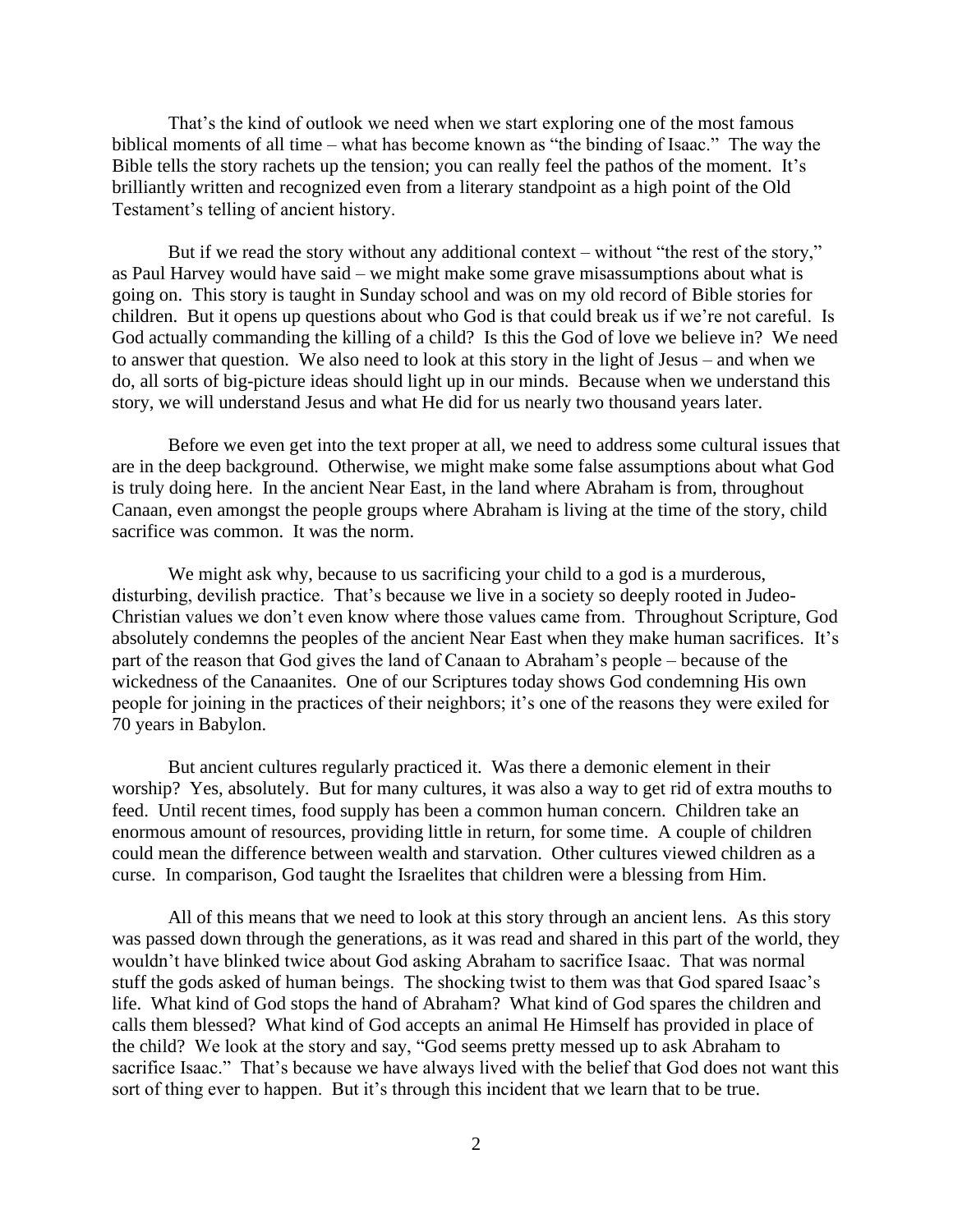A key element here, one we saw with Noah back in our study six months ago and repeated again here, is that *God takes us through trials and tests, not around them*. Right from the start, this is framed as God testing Abraham. God does not change His mind at the last minute; saving Isaac was the plan from the beginning. But there is a key difference between saying, "I don't ever want you or your descendants to sacrifice your children," and proving it through a trial. When we hear a law, we say, "Yeah, OK," and we don't think about it unless we want to break that law. But when an incident proves it to us, we think about it very differently.

Ten years ago, we went through a life-changing car accident. I shattered my kneecap, but everyone was otherwise OK in an accident the paramedics told us we were blessed to live through. Now, when I have some residual arthritis in it, I can be a little grumpy, but I am also very thankful to God for the life we've had. I learned God's protection on us that day in a way I'd not experienced before. I knew God's protection in my head, but now I'd experienced it.

When God tests Abraham, it is to show Abraham His mercy in the midst of a very deep, very dark place...and to teach Abraham through experience that He is different from all the other so-called gods. What is so stunning about this passage is how much God's fulfillment of the promise of Isaac has changed Abraham. We're seeing a different man. Abraham has questioned God in the past – will my servant Eliezer of Damascus be my heir? Will you spare Sodom for 50 righteous people? And Abraham has put faith in himself above faith in God on more than one occasion, and each time it backfired spectacularly. Here, though, God has transformed Abraham.

Here there's no reluctance or rebellion on Abraham's part. He knows Isaac was a miracle from God. He does not question; he obeys, knowing that God would provide the rescue. Notice what he tells the servants – "we will go make the sacrifice, and then we will come back to you." He is confident that God will intervene. How else can God's promises come true? As Hebrews 11 told us this morning, Abraham believed that in some fashion, God could raise Isaac from the dead...and while God stops his hand, Abraham does receive Isaac back from the dead metaphorically. But what we see is an Abraham who has finally and fully accepted the promises of God through the birth of Isaac, and he will obey God when there seems to be no way out.

Because of this incident, all those who came after Abraham would know that God does not desire their children as a sacrifice but to love and bless their children. While God wants our full devotion, it is shown in love, mercy, and self-sacrifice, not in a bloody pagan ritual of death. And because of this incident, we see the final place of Abraham's faith...his faith did not fail him in his greatest test, and so he would become an exemplar of faith for all generations.

For us, we may wonder why we have the trials we do. Does God really want His people to be sick and in pain? Does God want His people living paycheck to paycheck or worse? Does God want these terrible things that sometimes we experience? I am reminded that in Hebrews 2 that Jesus was made perfect through His suffering. Jesus was literally the perfect man, yet He was made more perfect by what He went through for us. We who are imperfect learn a great deal through our trials. Why do we go through what we go through? We're not going to get very many answers about that this side of heaven. Yet I am confident that God grows us through them. And like Abraham, we learn through experience far better than we learn from a lesson. You might not remember this sermon tomorrow, but you'll remember what you go through.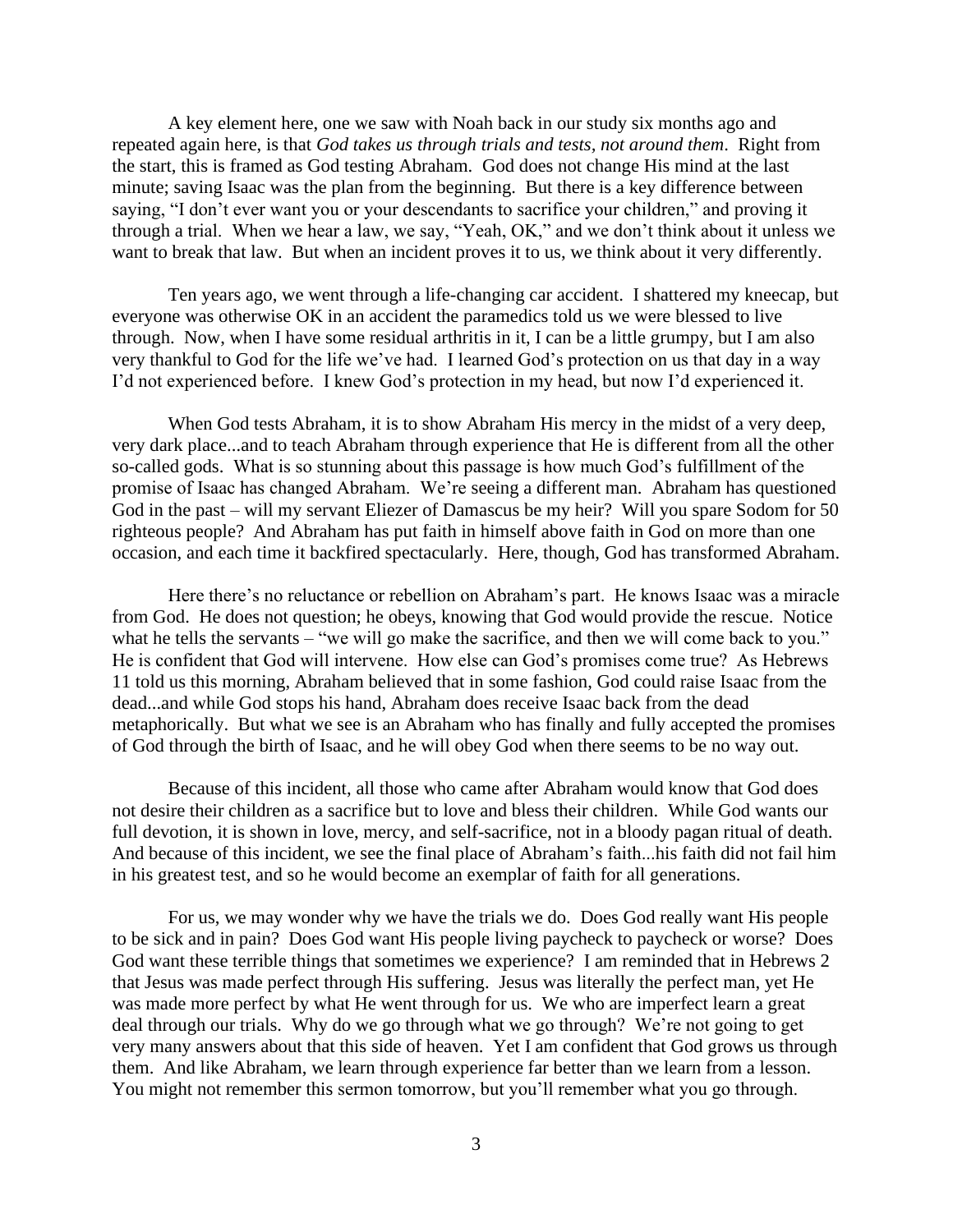So God is not a moral monster. God will stay the hand of Abraham. Abraham goes through a test of faith, showing he will do whatever God asks of him, but God proves His love for Abraham and Isaac and, really, for humanity by stopping Abraham. What I want to dive deeper into now for a minute is Isaac. Because again, we need to go past the surface to realize what is going on here. In Isaac, we see distinct parallels to the coming of Jesus.

We can get tripped up by the language of the passage that calls Isaac a "boy." The word in Hebrew has many different ideas tied up in it. We think of "boy" as probably younger than a teenager, maybe? We wouldn't consider a "boy" as a term for someone 20-30 years old. But it has a broad range of meaning. And paying close attention, we have some idea that this is Isaac the young child here.

First, while we don't know where Moriah was, a young child would not be on a three-day journey through the mountains. Moreover, a burnt offering took a considerable amount of wood. All of that is placed on Isaac, who carries the wood up the mountain. No young child could possibly do that. What we have is a picture of a young man, probably late teens, strapping, prime of life. And he's not stupid. He lives in this culture. A sacrifice on a high mountain without a lamb? Traveling three days to get there? The writing is on the wall.

This is not a surprise or trickery on Abraham's part. Isaac goes willingly. Isaac has learned his father's faith. He knows he is the son of the promise; there were celebrations that he could remember. Isaac believes that whatever happens, he is in the Lord's hands. Because let's be honest – Abraham is closer to 120 than not, Isaac is close to 20. Abraham is no match for Isaac. There is no way Abraham could have bound his son had Isaac not been a willing participant. It is clearly weighing heavily on Abraham, but Isaac trusts in his father and trusts in God. This is the reason in Scripture that we hear that God is the God of Abraham, *Isaac*, and Jacob.

We can start to see the parallels when we look closely, right? Jesus goes to His death in obedience to His Father's will – the will of His Father who deeply loves Him, who is giving up His only Son, so that the world could be saved. Just like Isaac, Jesus carries the wood for the offering up the hill to the place of sacrifice. He's deeply involved personally in the process.

And it's not the strength of the Father, the strength of Abraham, that makes this happen. As Jesus Himself said, one word and twelve legions of angels would have been there to protect Him from His arrest in Gethsemane. It wasn't brute force that put Isaac on that altar; it wasn't brute force that got Jesus crucified between two criminals. It was love, trust, and faith – love of God, trust that God has a greater purpose, faith that God is a God of rescue and deliverance who would make things right.

I look at this and I'm like, wow! This is almost two thousand years before Jesus, and yet the parallels are staggering. The sacrifice on the mountains of Moriah and the sacrifice on the hill of Calvary. And yet it's there that we also see the staggering difference between the two stories. Abraham is ready to kill Isaac, has the blade ready, and the angel of the Lord calls out to him twice, a sign of intensity – "no, don't do this, I see your faith, I see you fear God, spare your son." God provides the sacrifice that Abraham offers in place of Isaac. Isaac is spared death.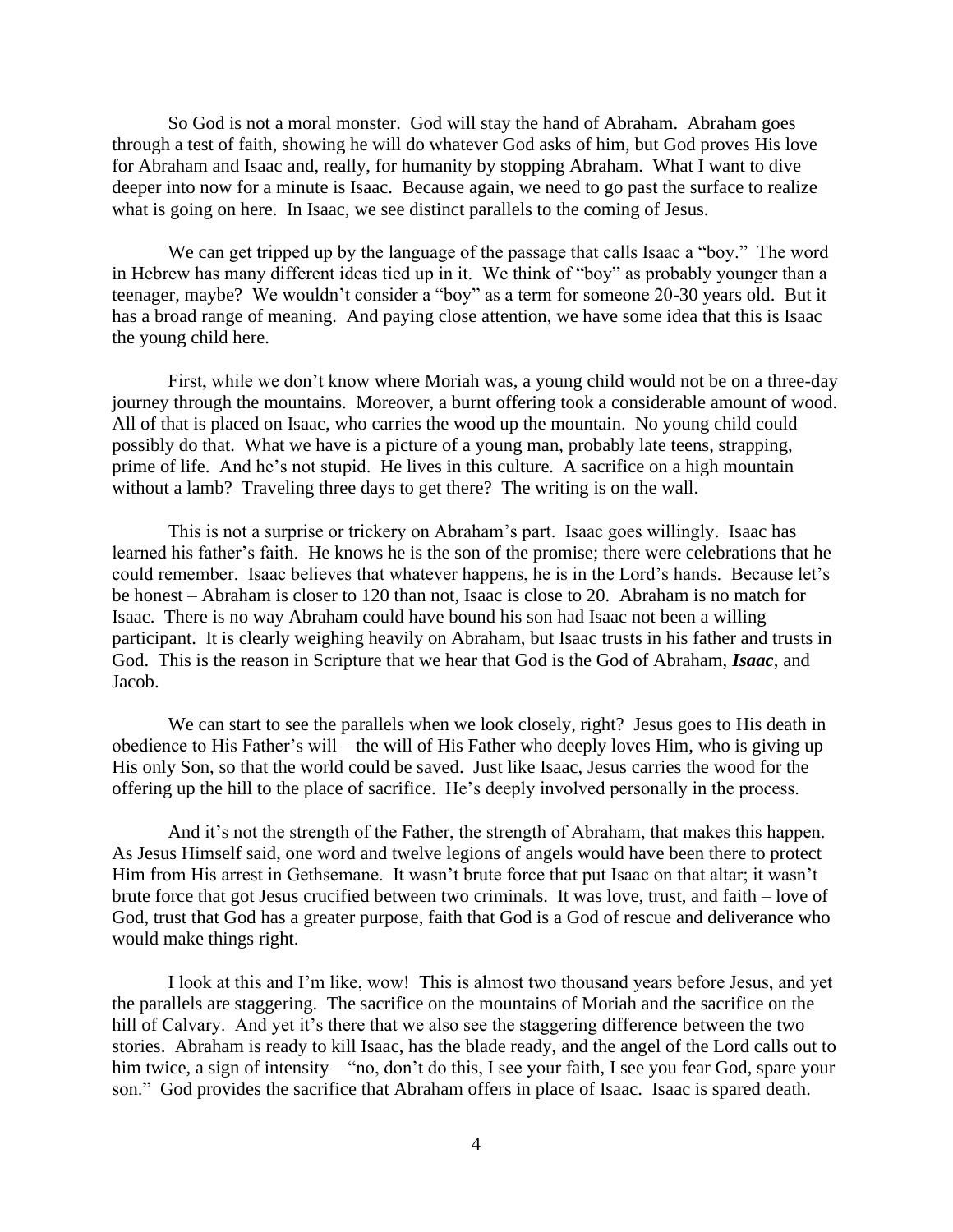*What God will not ask of Abraham, He asks of Himself, for our salvation*. This is so mind-blowing. This is the place where I just want to give God all the glory and honor and praise, and Jesus all the honor and worth due to Him, and the Spirit all honor due Him. What God will not ask of Abraham, He asks of Himself, for our salvation. God says to Abraham, put that knife down, free your son from his shackles, in fact, through this know that I will never ask you or your descendants ever to make the sacrifice of your son or daughter. They are a blessing from me. I want you to believe me; I want you to trust me; I want you to obey me even when what I ask doesn't make sense to you; it will all work out. I will not ask your son of you.

But what God will not ask of Abraham, He asks of Himself. This is the power behind John 3:16, "for God so loved the world that He gave His only begotten son." It is not that God gave Jesus to us as a wise teacher, as a faithful example, as a moral template, even though those are all true. He so loved the world that He gave His only begotten son. He sent Him to us to die for us, to clear out the wickedness of His people, to be able to forgive what we call unforgivable, to cleanse stains even the strongest bleach could never touch.

Like Abraham, the Father gives up His beloved Son willingly, though it costs so very much. The communion they had from the creation of the world is different. Jesus comes as a man, spends thirty-some years with us, lives perfectly, then is handed over to be crucified though He did nothing wrong. Jesus is willing, but unlike Isaac, He comes a servant, as much despised as beloved by those He came to save.

And when the time comes, because justice demands punishment for sin, Jesus does not get up from the wood of the sacrifice. He is not unbound. He spends the last day of His earthly life in agony, giving Himself up so that we might not face what is due us for the wrongs we have done. Jesus dies so that every person God has called His own will come into the Kingdom of God, forgiven and freed from sin and made whole.

A pastor friend of mine recently spoke a great truth: God isn't in the business of behavior modification. He is in the business of soul transformation. That's because God's not in the business of making bad people good people. He's in the business of bringing dead people to life. That's exactly what Scripture tells us: we were dead in our sins and transgressions (Colossians 2:13). Yet God has made us alive in Christ, forgiving us our sins.

That's ultimately why there's no huge moral lesson for us in this passage, just a huge truth we should cling to. God transforms the culture of the ancient Near East in one moment, establishing a new order, a new way to do things, one that abhors the ancient sacrificial practices, one where God says, "Obey me and I will bless you," one where God says, "I will not make your children go through the fire."

And it's a transforming moment for us, too, when we realize that God doesn't want us to be good people. We're dead people, dead in sin, dead to the things of God. God raises us to life in Christ. We are brought to new life in Him. Once God has transformed us, given us new life through Christ, then we can see a full transformation happening, when the things of God take root in us and we genuinely start to be transformed into righteous people. All because God did not withhold His Son but gave Him for us all.